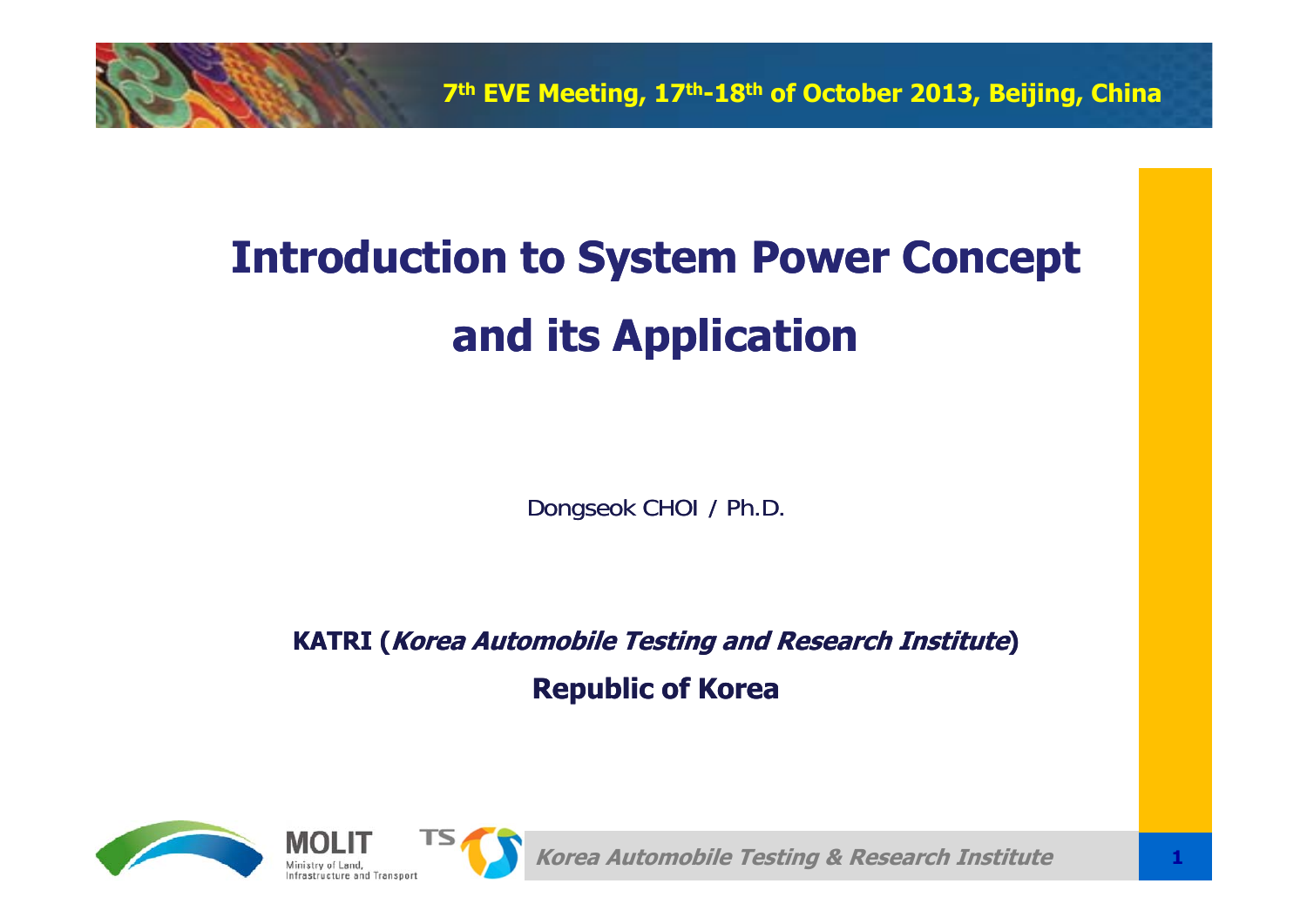

- **1. Background**
- **2. Test procedure**
- **3. Test bed and Test vehicles**
- **4. Test results**
- **5. Conclusions and future work**

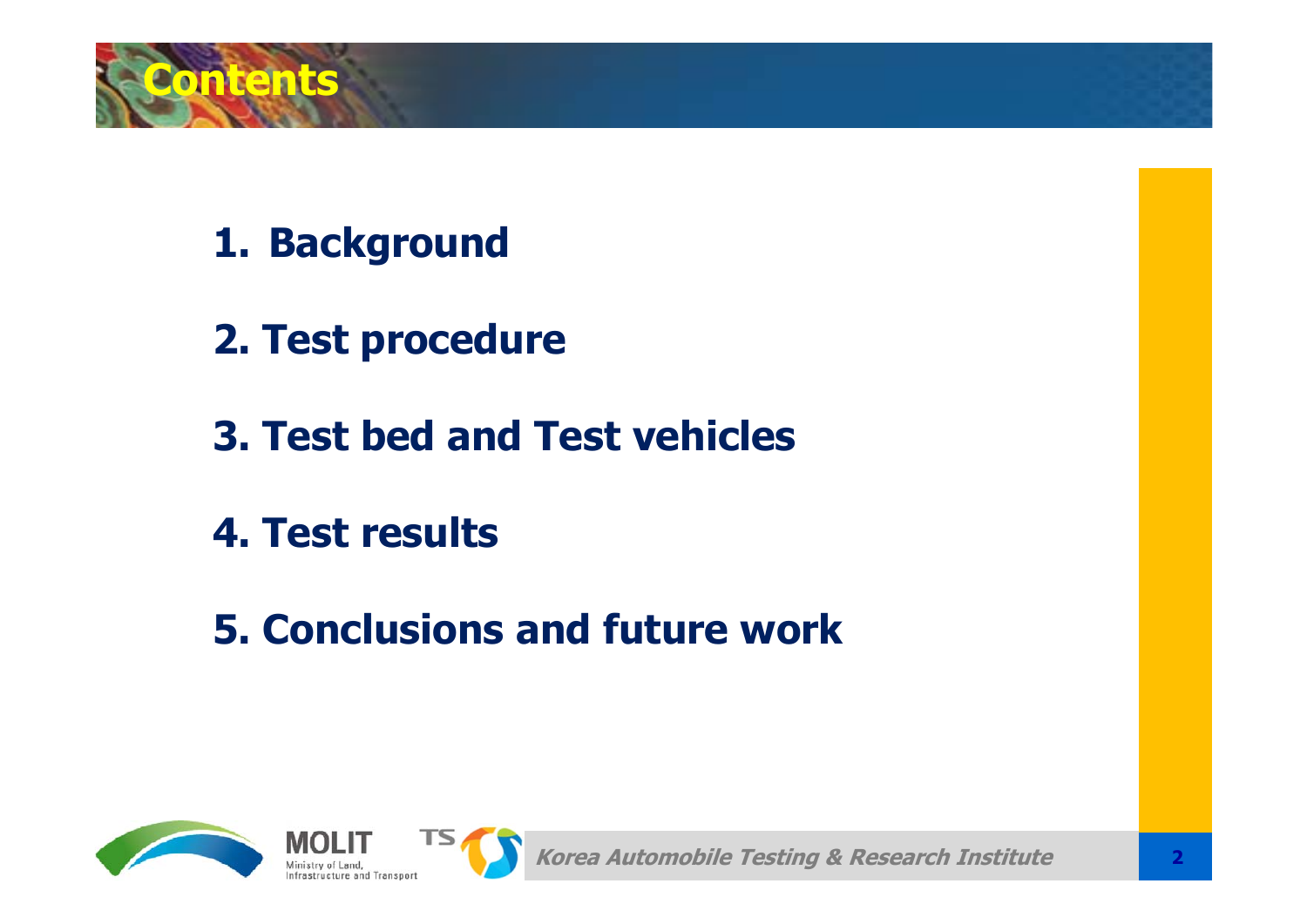

## **Problems>**

- **- Increased Electric Fraction of HEVs due to fuel economy Representative power for HEVs, PHEVs and EVs with inwheel motors**
- **-Vehicle classification and vehicle occupation tax tax**

**Suggested solution>**

**- Concept of system power**

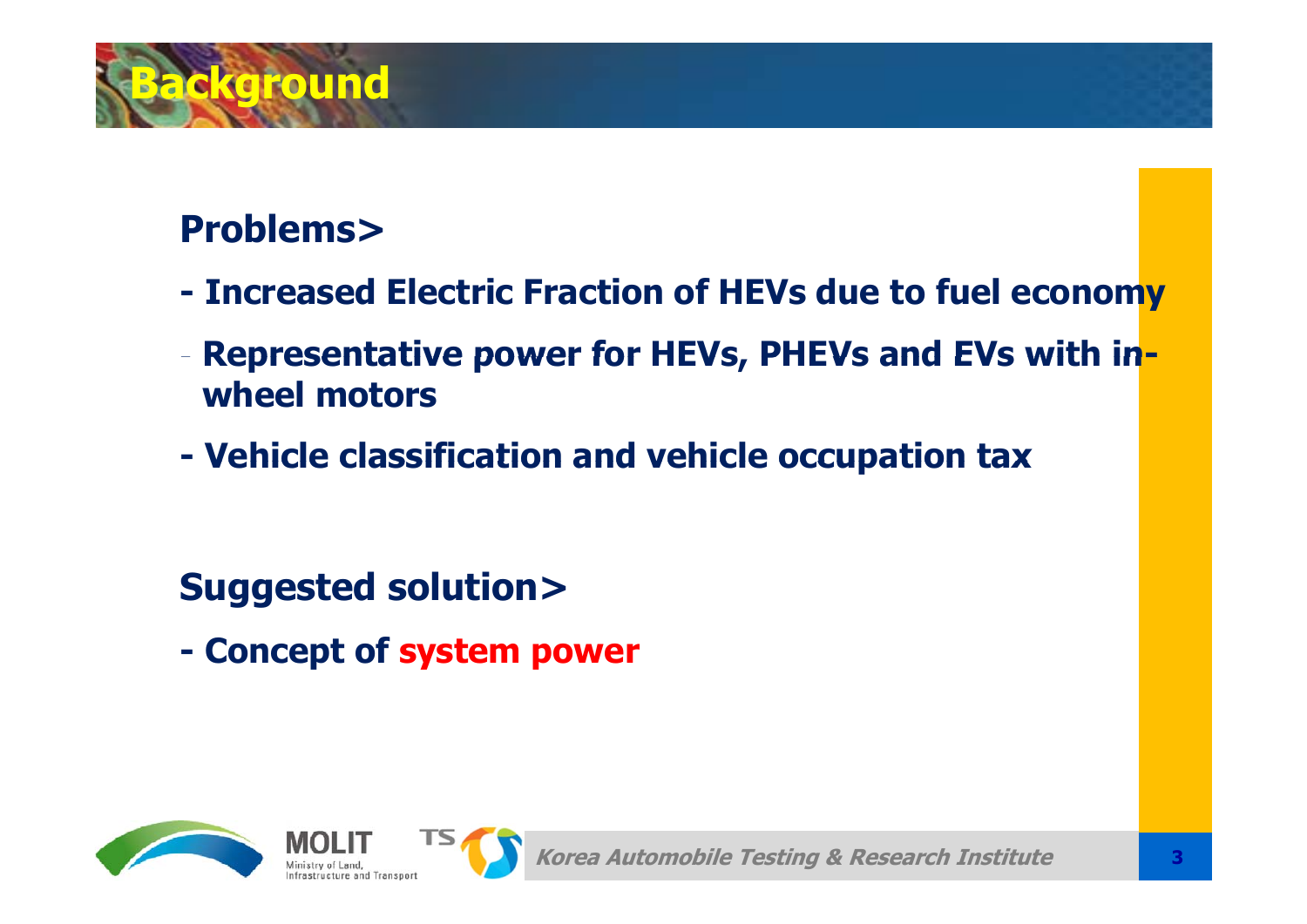# **Background – concept of system power**

## **"What is the system power? "**

**Power of the powertrain in a vehicle, not including the tire effect**

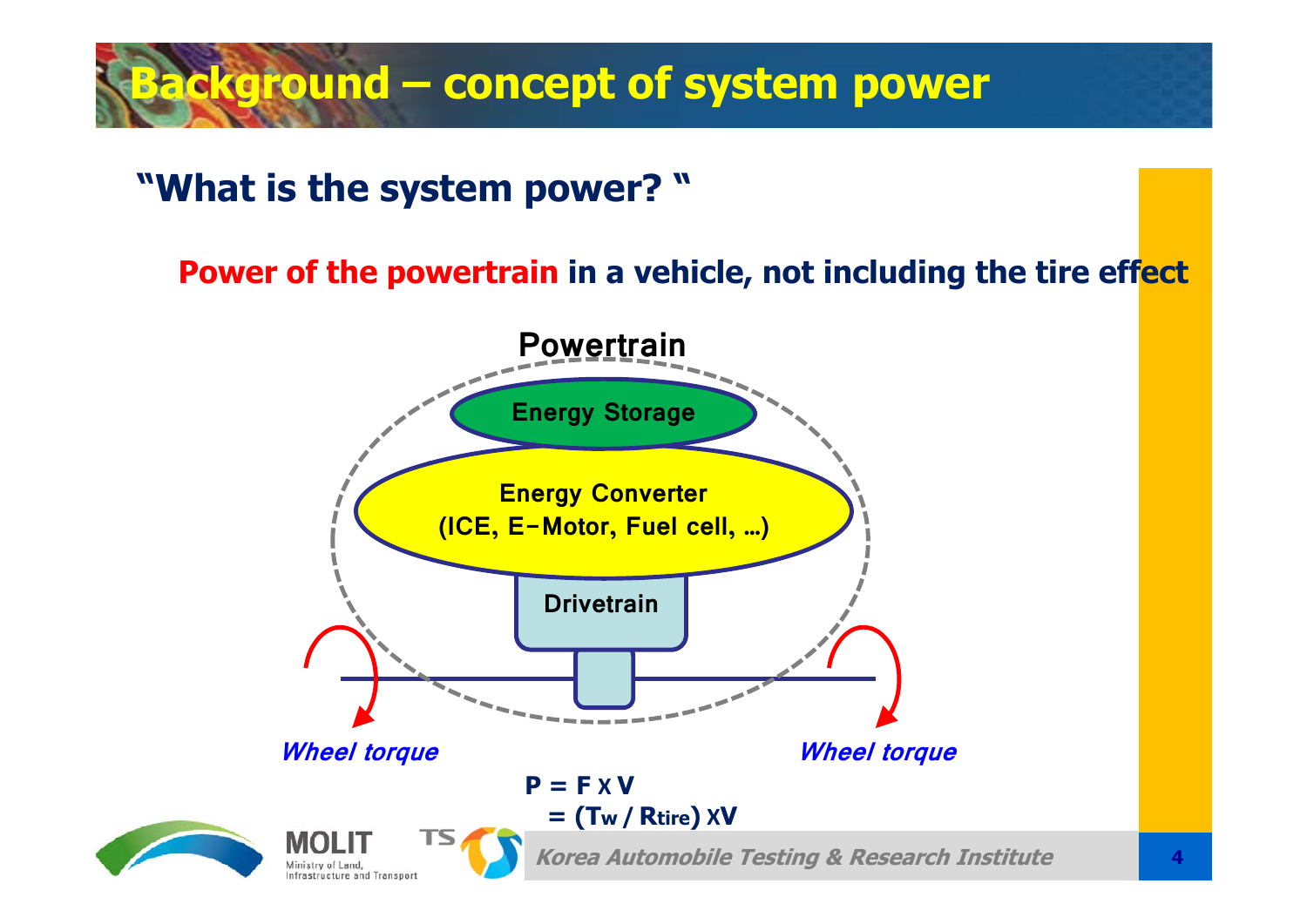

## **"How to measure the representative power of HEVs? "**



**ICE**

**P**

**T**

**N**



**E-Motor**

**T**

**N**

### **" System power "**





**P** : power T : torque N : speed N = V : vehicle speed



**P, T**



**P : power T : torque N : speed**

**P**

**P, T**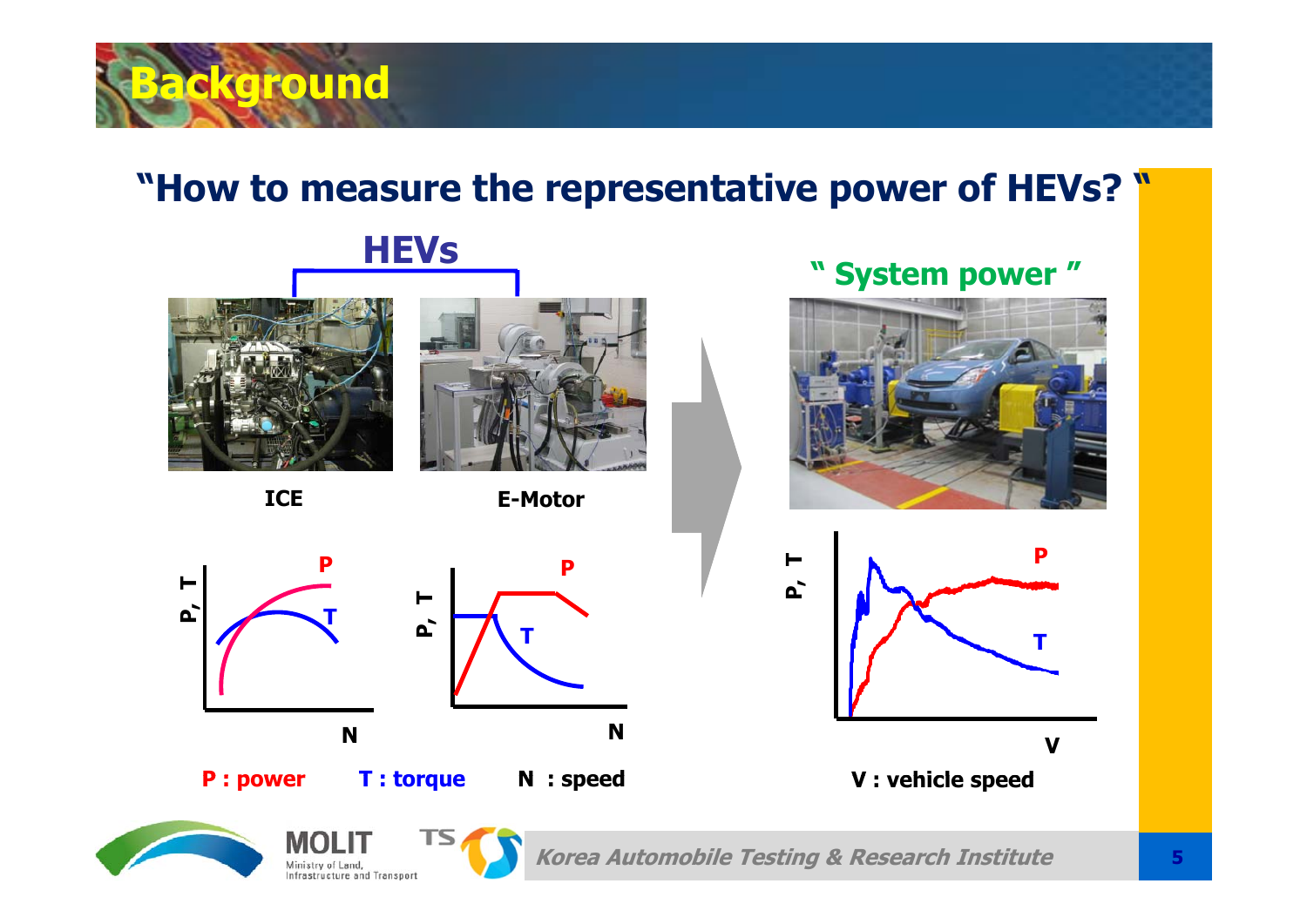

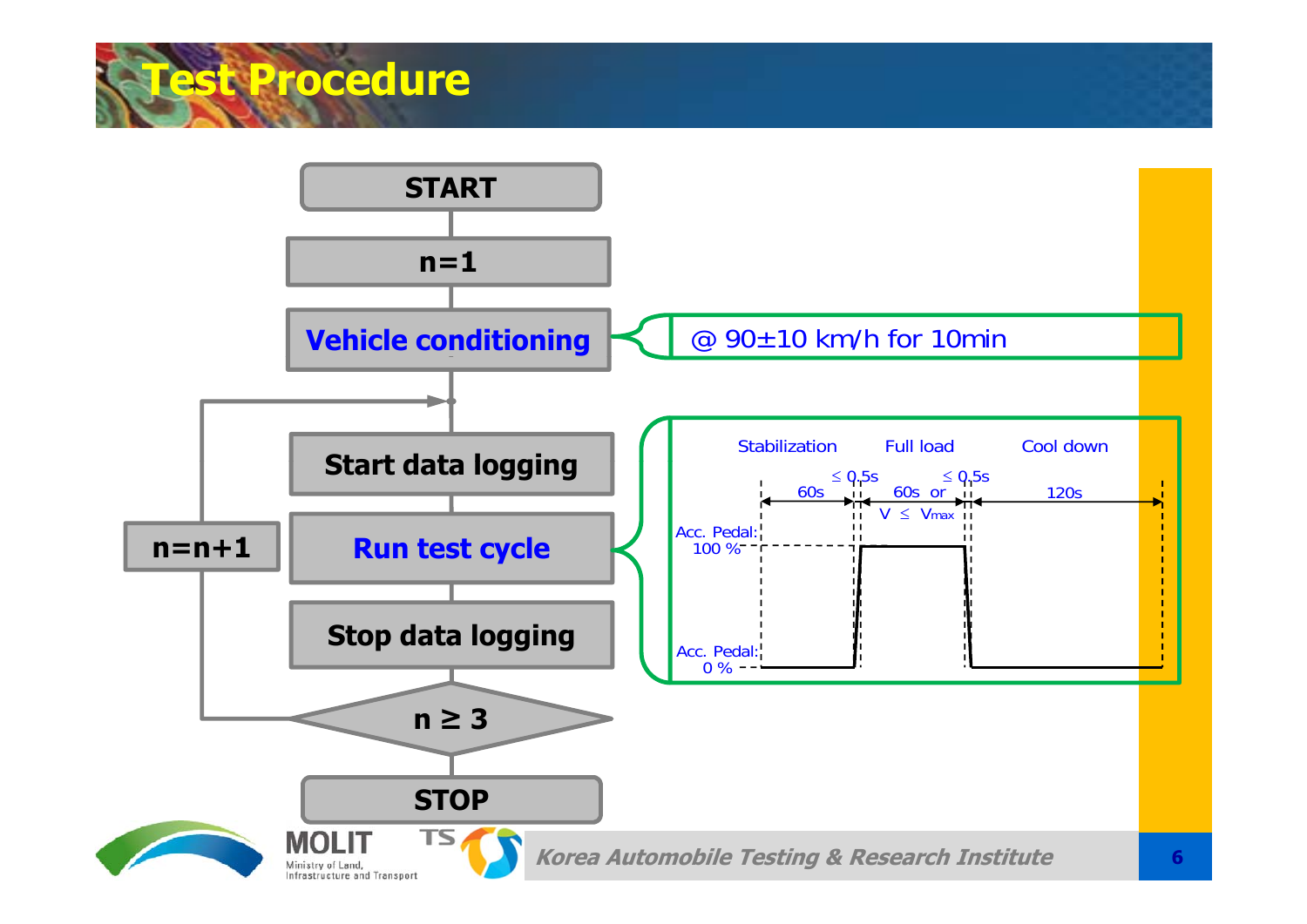

#### $\div$  **Test** bed





#### **Dynamometer spec.**

- **Max power : 290 kW @1100 <sup>~</sup> 3000 rpm**
- **Max torque : 2500 Nm @ ~ 1100 rpm**

**(40% overload : 3500 Nm)**

- **Wheel base : 1.8 <sup>~</sup> 3.8 m**
- **h d222 Threa : 1. ~2.2m**

## **Control jig for acceleration pedal**







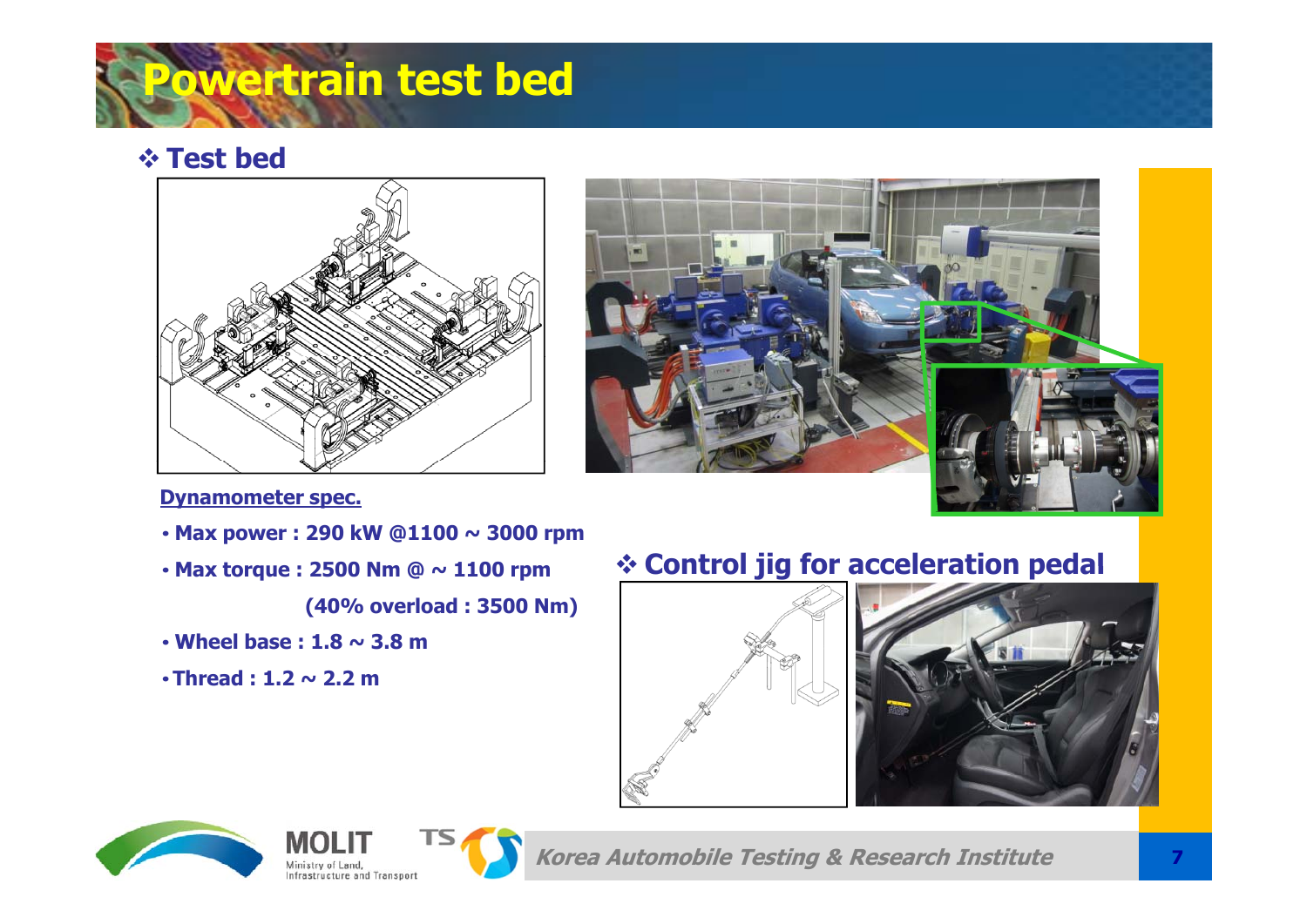

#### **Specification of powertrain for test vehicles**

| <b>Items</b><br><b>Test</b><br><b>Vehicles</b> |                    | <b>Power</b>           | <b>Drivetrain</b> | <b>Electric Fraction</b><br>(EF)<br>[%] |  |
|------------------------------------------------|--------------------|------------------------|-------------------|-----------------------------------------|--|
|                                                | <b>ICE</b><br>[kW] | <b>E-Motor</b><br>[kW] | <b>Type</b>       |                                         |  |
| <b>HEV1</b>                                    | 133.2              | 15                     | <b>AT</b>         | 10                                      |  |
| <b>HEV 2</b>                                   | 110.4              | 30                     | <b>AT</b>         | 21                                      |  |
| <b>HEV3</b>                                    | 55.9               | 50                     | e-CVT             | 47                                      |  |
| <b>HEV4</b>                                    | 72.9               | 60                     | e-CVT             | 45                                      |  |
| <b>EV</b>                                      | <b>COL</b>         | 70                     | <b>RG</b>         | 100                                     |  |

**Motor power o o po e**  $\triangleright$  **EF** = **(ICE power <sup>+</sup> Motor power) X 100**

**RG : Reduction Gear**



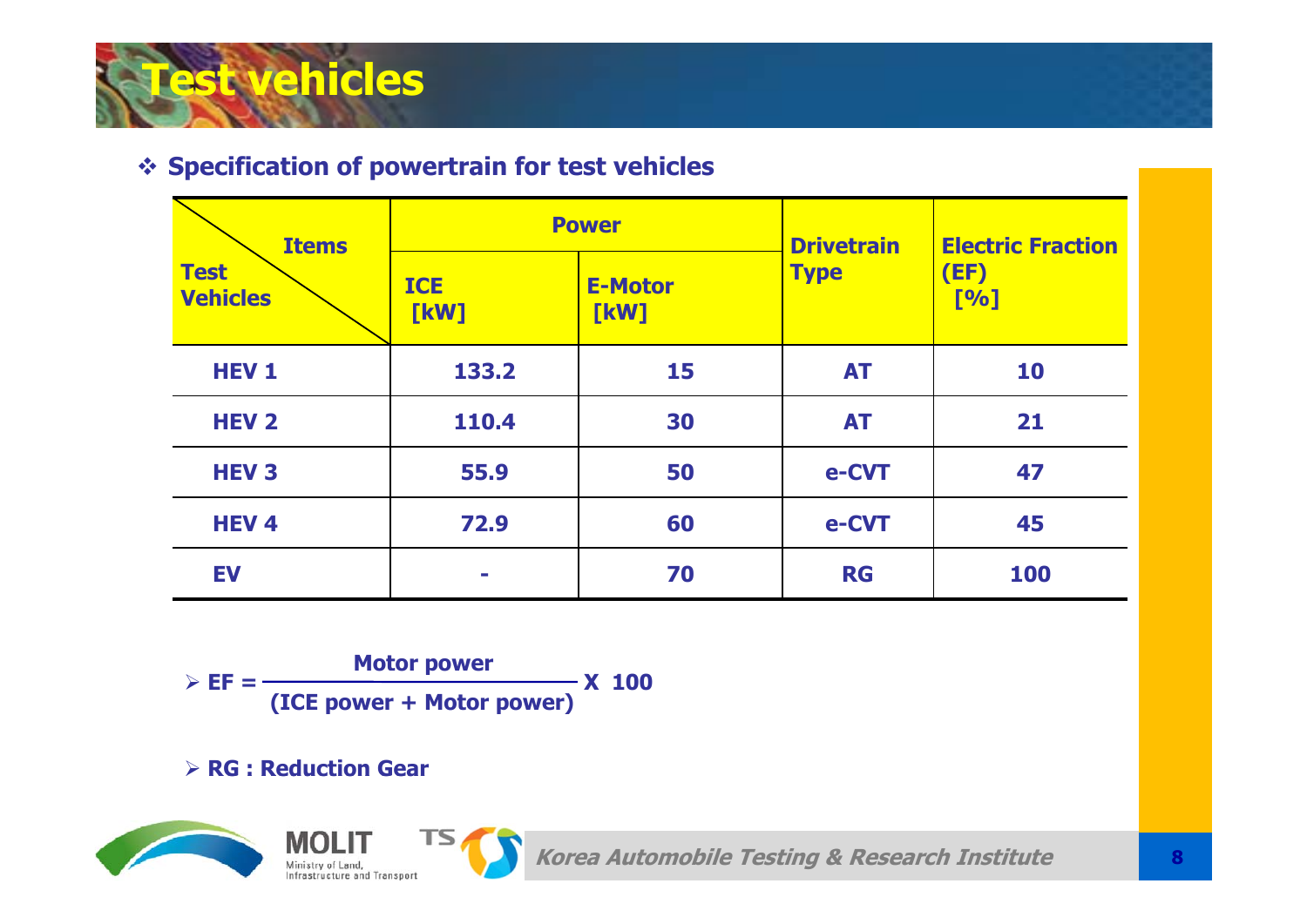# **Determination of max system power**

## **How to determine max system power?**



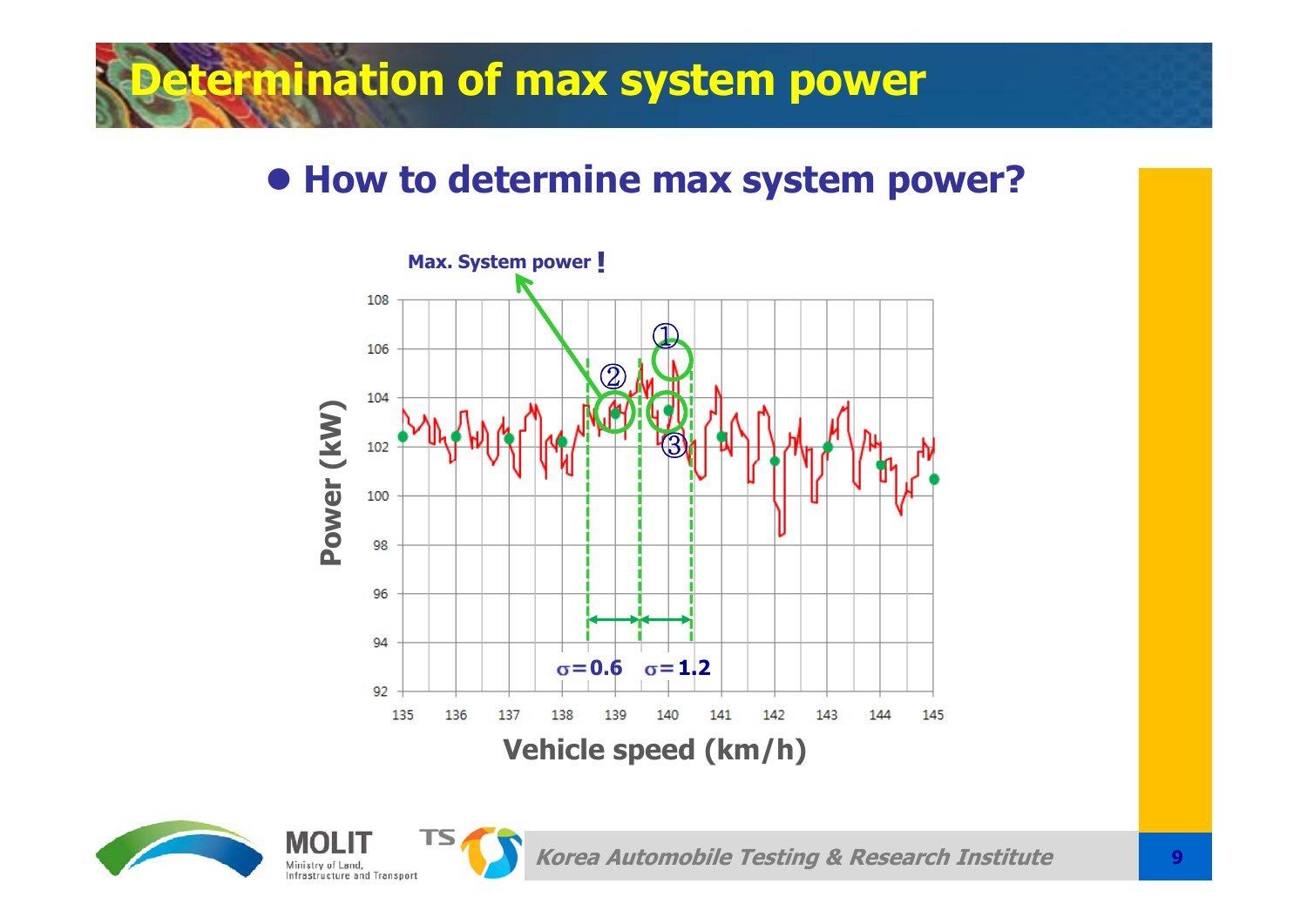

Ministry of Land, Infrastructure and Transport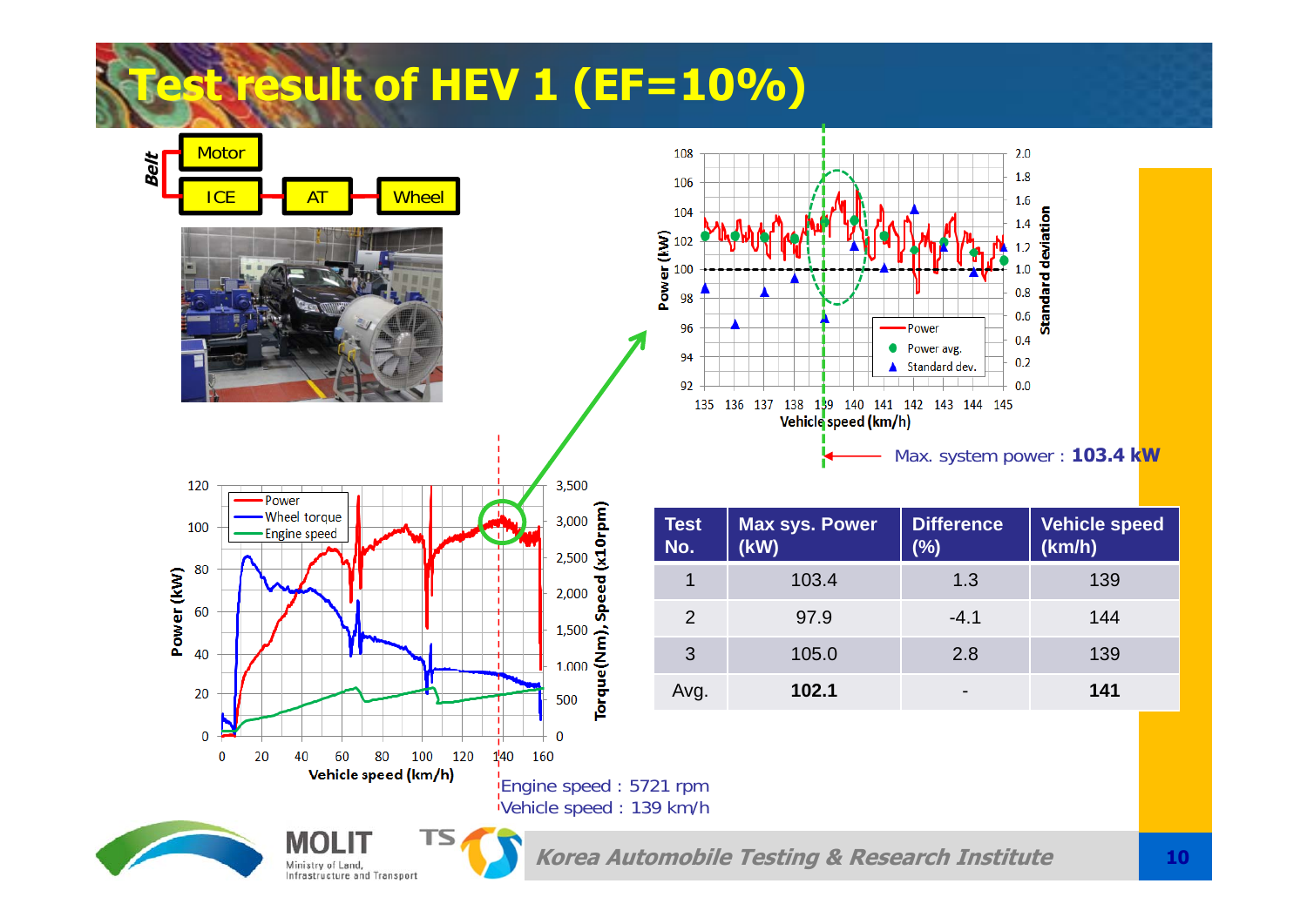# **Test result of HEV 2 (EF=21%)**

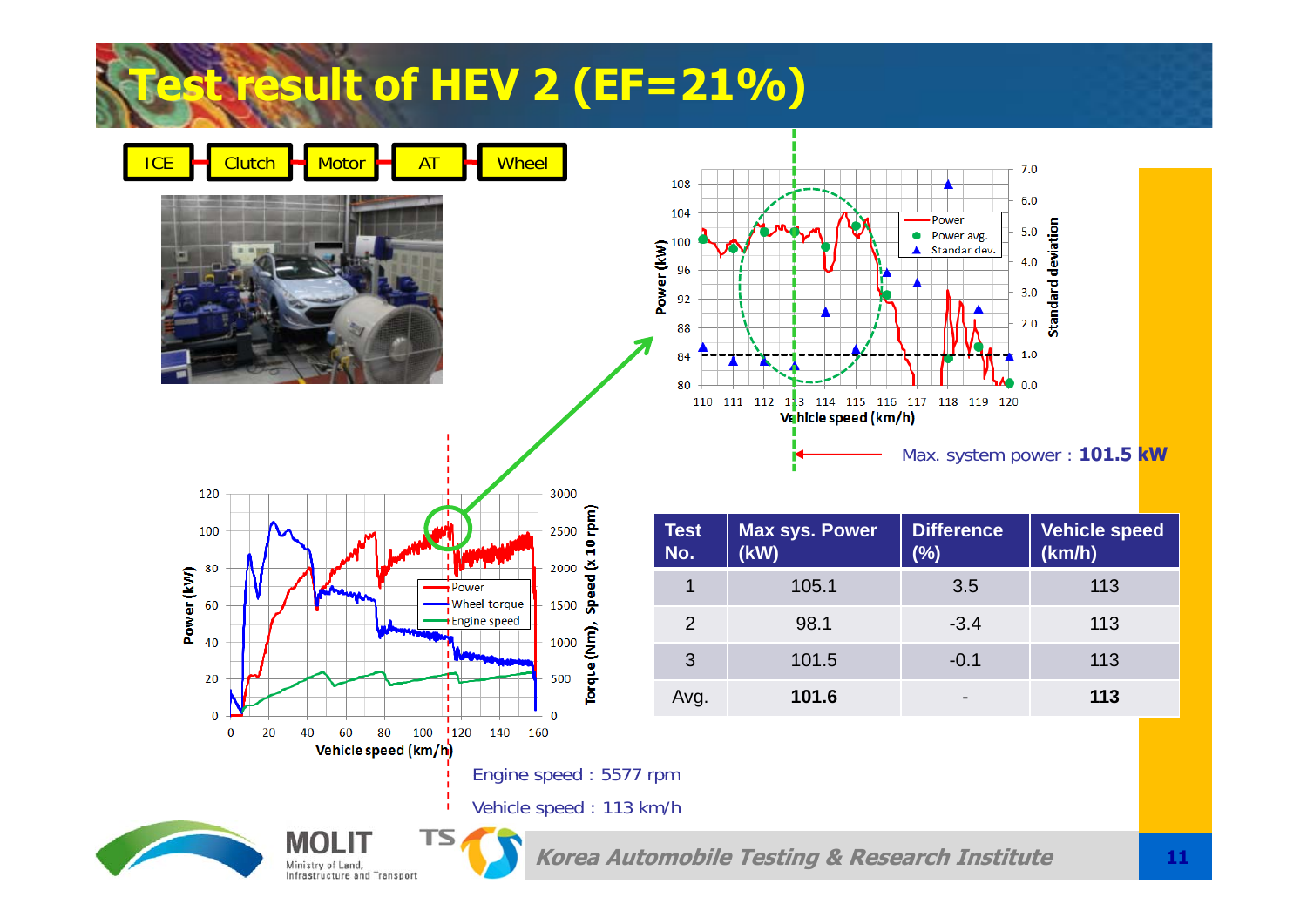# **Test result of HEV 3 (EF=47%)**

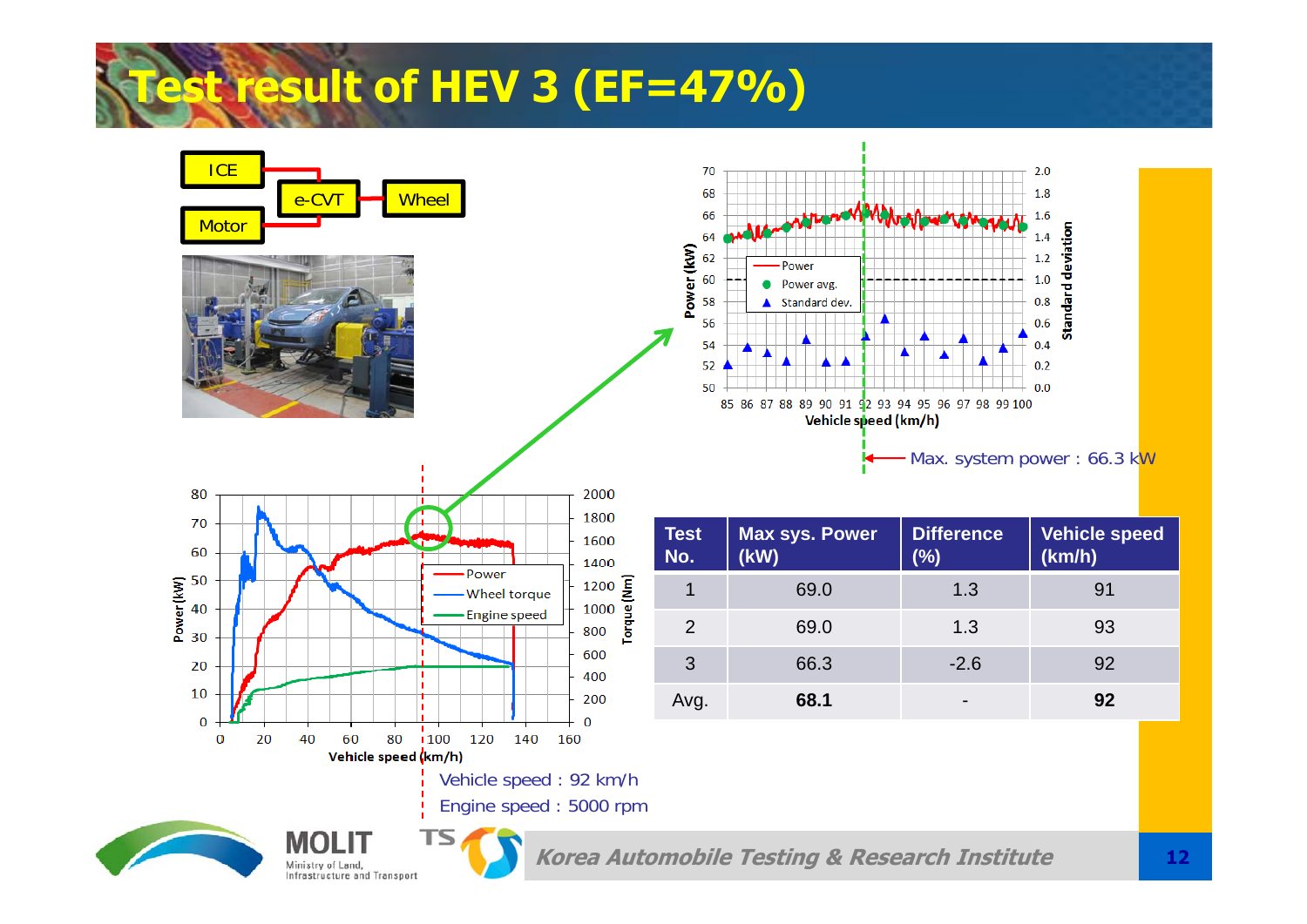





Ministry of Land,

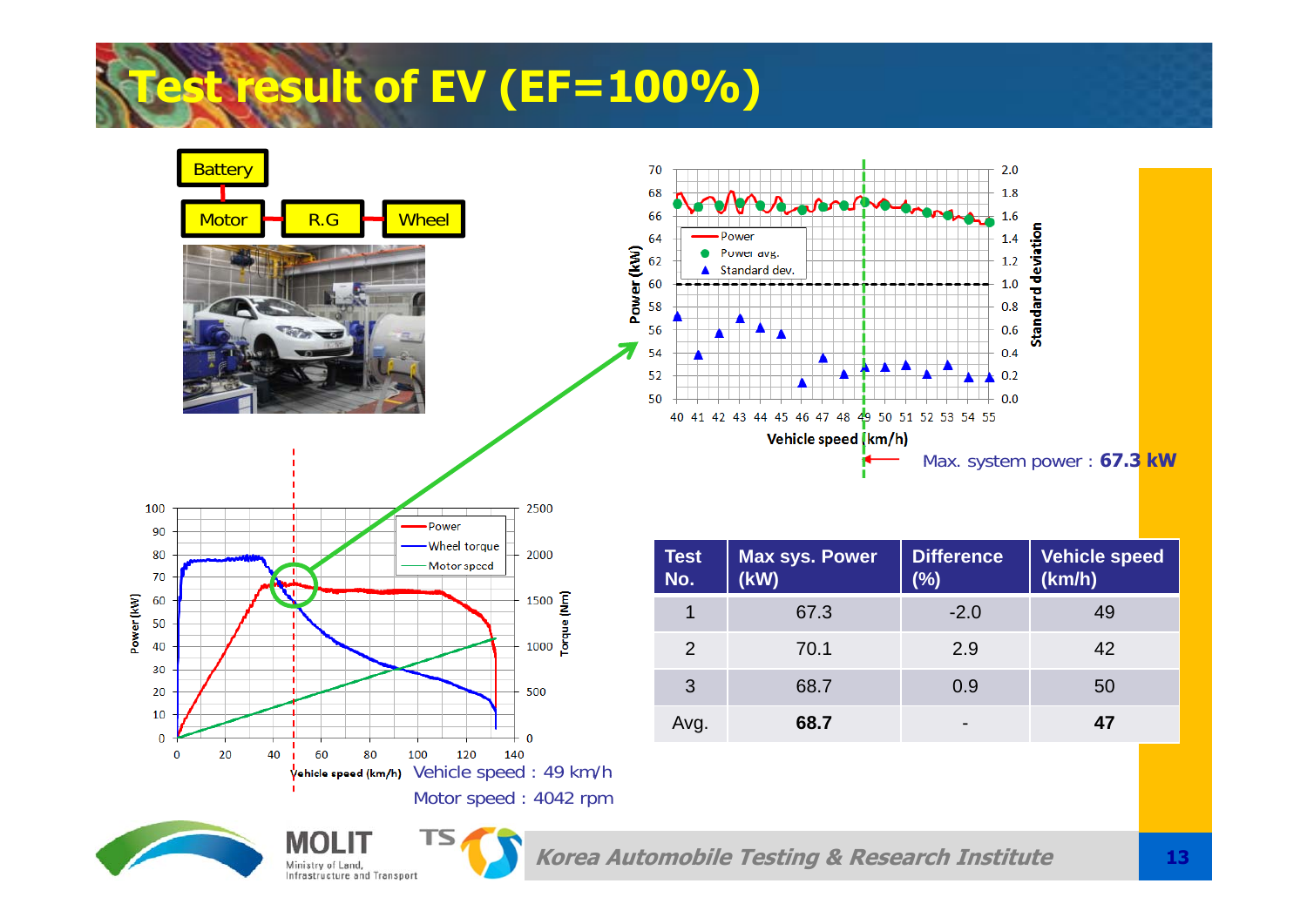# **Test result of HEV 4 (EF=45%)**

#### **<Test procedure> <Improved test procedure>**



| <b>Test</b><br>No. | Max sys.<br>Power (kW) | <b>Difference</b><br>(%) | <b>Vehicle</b><br>speed (km/h) | <b>Test</b><br>No. | Max sys.<br>Power (kW) | <b>Difference</b><br>(%) | Vehicle<br>speed (km/h) |
|--------------------|------------------------|--------------------------|--------------------------------|--------------------|------------------------|--------------------------|-------------------------|
|                    | 70.2                   | $-2.9$                   | 131                            |                    | 74.1                   | $-0.1$                   | 139                     |
| 2                  | 73.7                   | 1.9                      | 131                            | 2                  | 74.1                   | $-0.1$                   | 137                     |
| 3                  | 73.1                   | 1.1                      | 125                            | 3                  | 74.4                   | 0.3                      | 140                     |
| Avg.               | 72.3                   | $\overline{\phantom{a}}$ | 129                            | Avg.               | 74.2                   | $\blacksquare$           | 139                     |



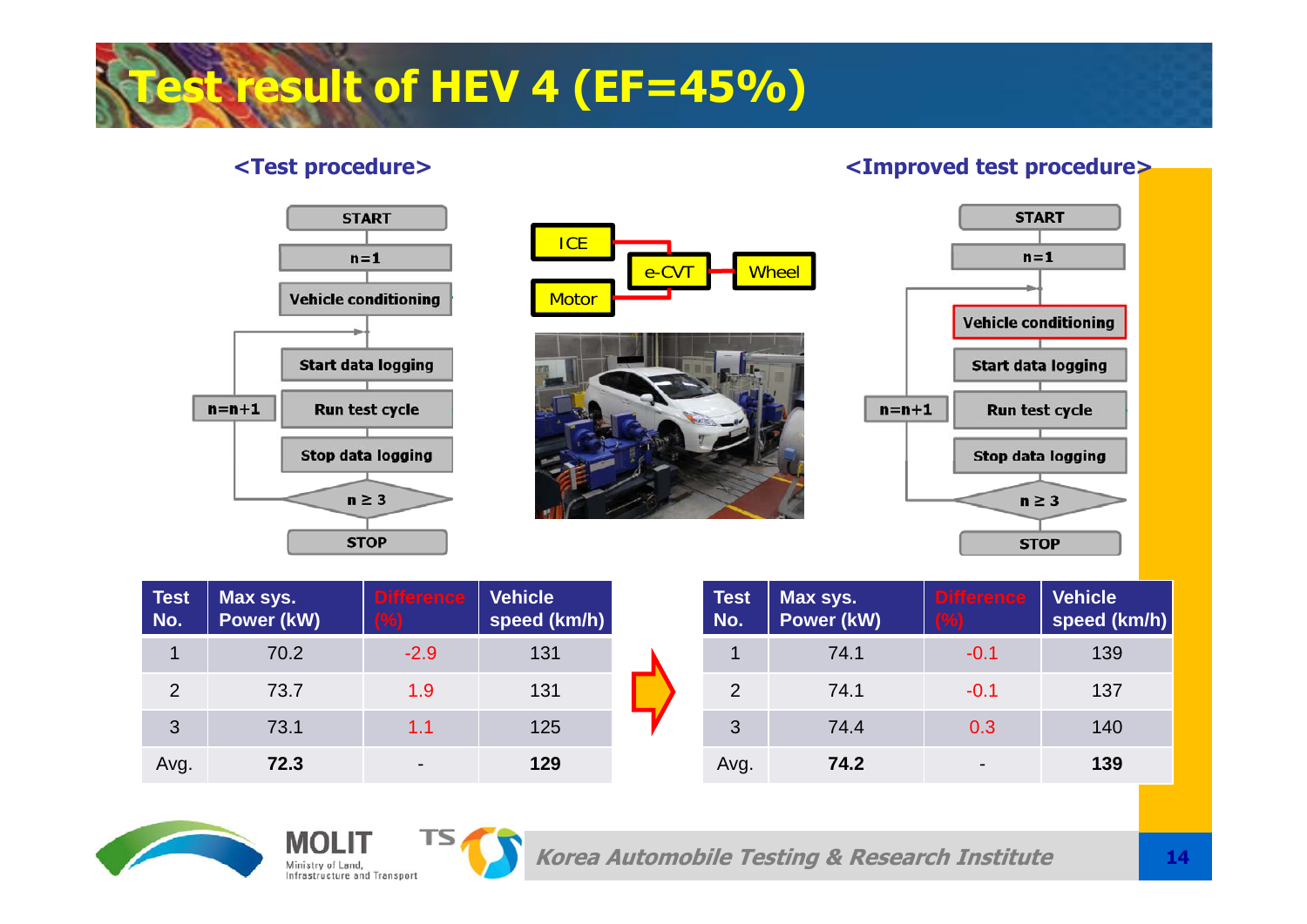# **Conclusions and future work**

## **❖ Conclusions**

- **System power** means **the power is measured at the end side of the powertrain without a tire.**
- For the determination of max system power, the criterion was the **one sigma.**
- The test procedure for system power measurement was proposed and the test result by the improved one had a good **repeatability within ±1 percent**.

## **❖ Future work**

• To validate the test procedure for various types of vehicles such as plug-in hybrid vehicles and electric vehicles with in-wheel motors